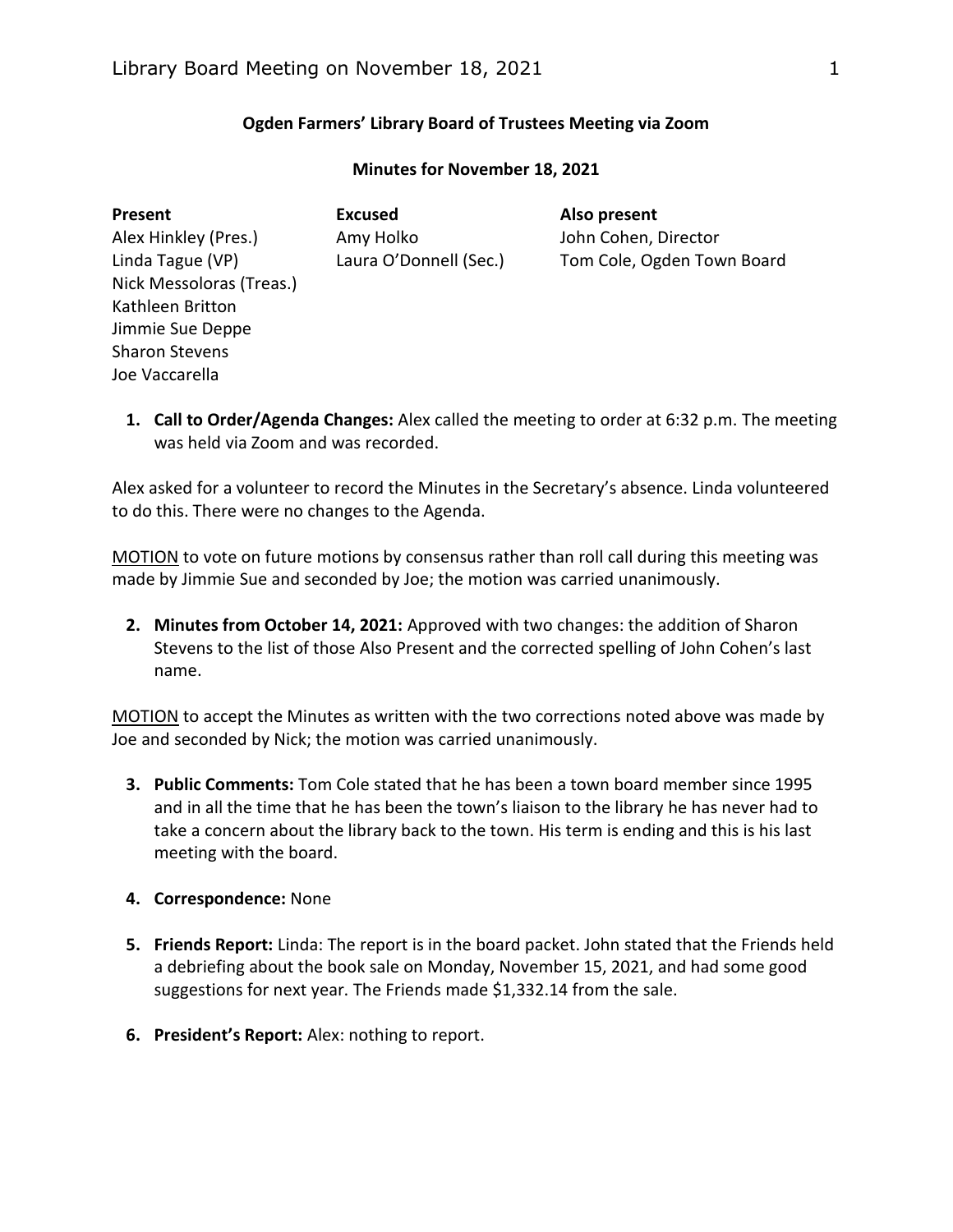**7. Treasurer's Report:** Nick: Assets through October were about \$1,200,000--about \$40K less than for September. Total income is very close to budget, about \$3K difference. Nothing significant from last month. Total expense: variance of about \$60K underspent, similar to prior months, mostly due to personnel expenses.

In response to a question about the \$11,044.13 for 15 tables and 70 chairs, John reminded the board that those items were paid for entirely by a donation.

MOTION to approve paying the warrants was made by Joe and seconded by Sharon; the motion was carried unanimously.

# **8. Annual Meeting:**

MOTION to enter into the Annual Meeting was made by Jimmie Sue and seconded by Nick; the motion was carried unanimously. Alex noted that the board entered the Annual Meeting at 6:45 p.m.

John noted the following corrections to the Annual Organizational Meeting document. A. II: it should state Budget- 2022 budget amount.

B. III: Financial, F. Authorized signers for payment vouchers: It should read (Board President, Vice President, and Treasurer).

C. Important Dates- A. Library Closing Dates

a. Add Monday, June 20: Juneteenth (observed). [The holiday is celebrated on June 19, which is a Sunday in 2022. Therefore, it will be observed by the library on June 20.] b. Remove (observed) after Independence Day.

Officers for 2022: President: Alex Hinkley Vice President: Linda Tague Treasurer: Nick Messoloras Secretary: Laura O'Donnell

MOTION to accept the slate of officers as presented was made by Jimmie Sue and seconded by Joe; the motion was carried unanimously.

MOTION to accept the document stipulating the details of the Ogden Farmers' Library Annual Organizational Meeting was made by Jimmie Sue and seconded by Kathleen; the motion was carried unanimously.

MOTION to leave the Annual Meeting was made by Nick and seconded by Joe; the motion was carried unanimously. Alex noted that the board exited the Annual Meeting at 6:52 p.m.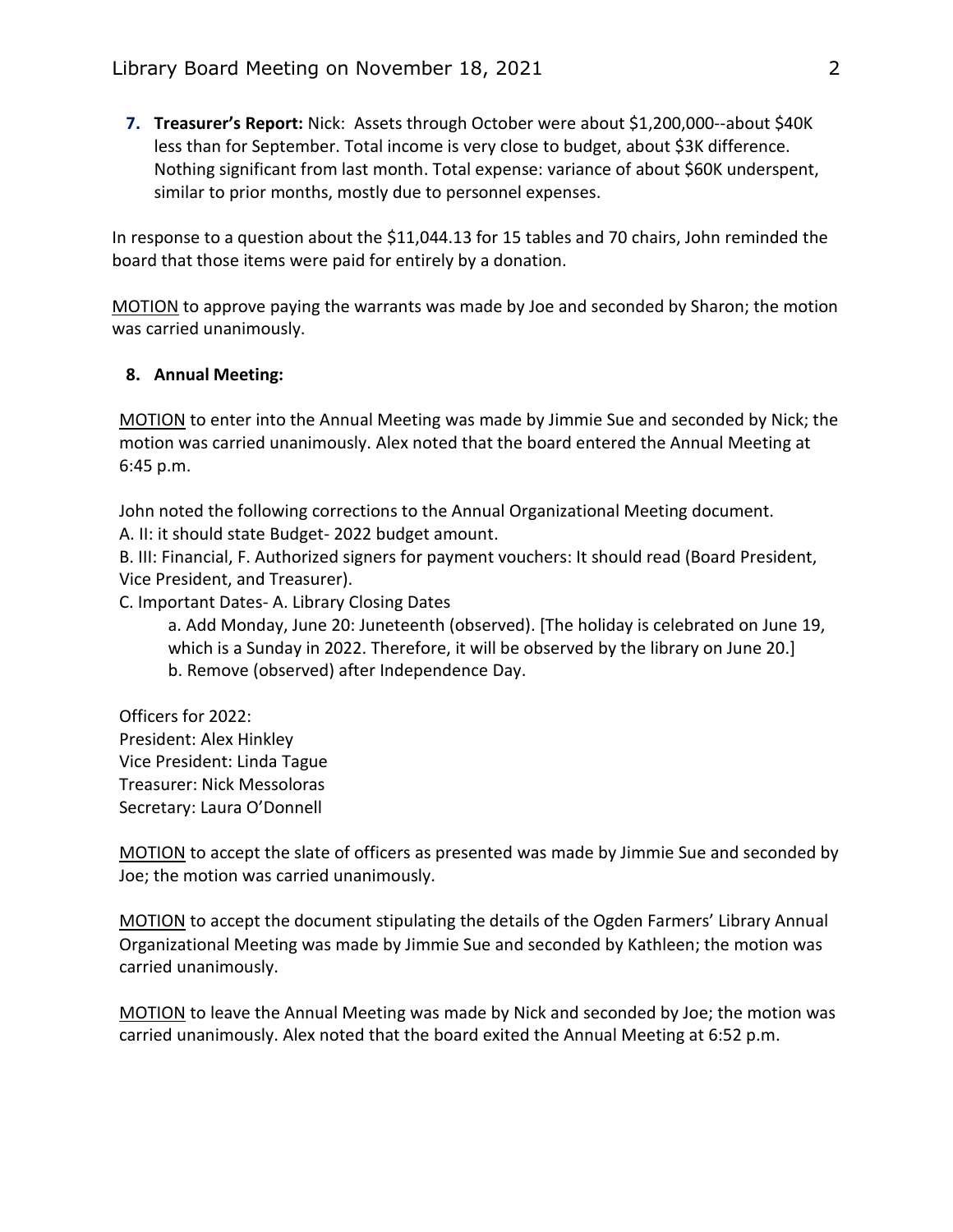**9. Director's Report:** John discussed the statistical graphs. The troughs in the graphs are due to the library being closed because of Covid. The spike in Program Attendance in 2019 is due to school visits by the librarians. He stated that numbers are down in all county libraries except for Chili- which has a new building, and Greece- which has a new children's section. John noted that the library will be sending a letter to all households in Ogden to promote the library and tell citizens about all the library has to offer.

Jimmie Sue asked if the circulation numbers are just for hard copies or included e-books. John said he would look into that.

**ACTION ITEM FOR JOHN:** Look into e-book statistics for the last three years.

John got a reduction in the cost of Ancestry.com from \$2,700 to \$1,600.

John is reaching out to the town and other libraries in order to find another auditor for the library since FreedMaxick is no longer able to handle our account.

# **10. Unfinished Business**

a. Budget 2022: The amount was approved at the meeting on October 14, 2021, but a vote to adopt it was not made.

MOTION to adopt the Budget for 2022 was made by Jimmie Sue and seconded by Nick; the motion was carried unanimously.

b. LRP Discussion: The board has been reviewing the Long Range Plan annually (in October), but Nick suggested that it be done at least semiannually. John stated it will be reviewed in April and October.

MOTION to approve the Long Range Plan (PLAN OF SERVICE 2022-2026) was made by Jimmie Sue and seconded by Sharon; the motion was carried unanimously.

### **11. New Business**

- a. Christmas lunch: currently scheduled for Thursday, December 9, 2021 from 12:00-2:00 p.m. For many years, the Friends of the Library have been paying for this. John stated that the staff is not comfortable going out at this time due to Covid, so he may ask the Friends to purchase gift cards for the staff instead. It was also suggested that the staff could order in. John will make a decision on this later.
- b. Bereavement Leave: John proposed adding brother-in-law and sister-in-law to the extended family portion of the Bereavement Leave policy.

MOTION to accept the addition to the Bereavement Leave policy was made by Joe and seconded by Kathleen; the motion was carried unanimously.